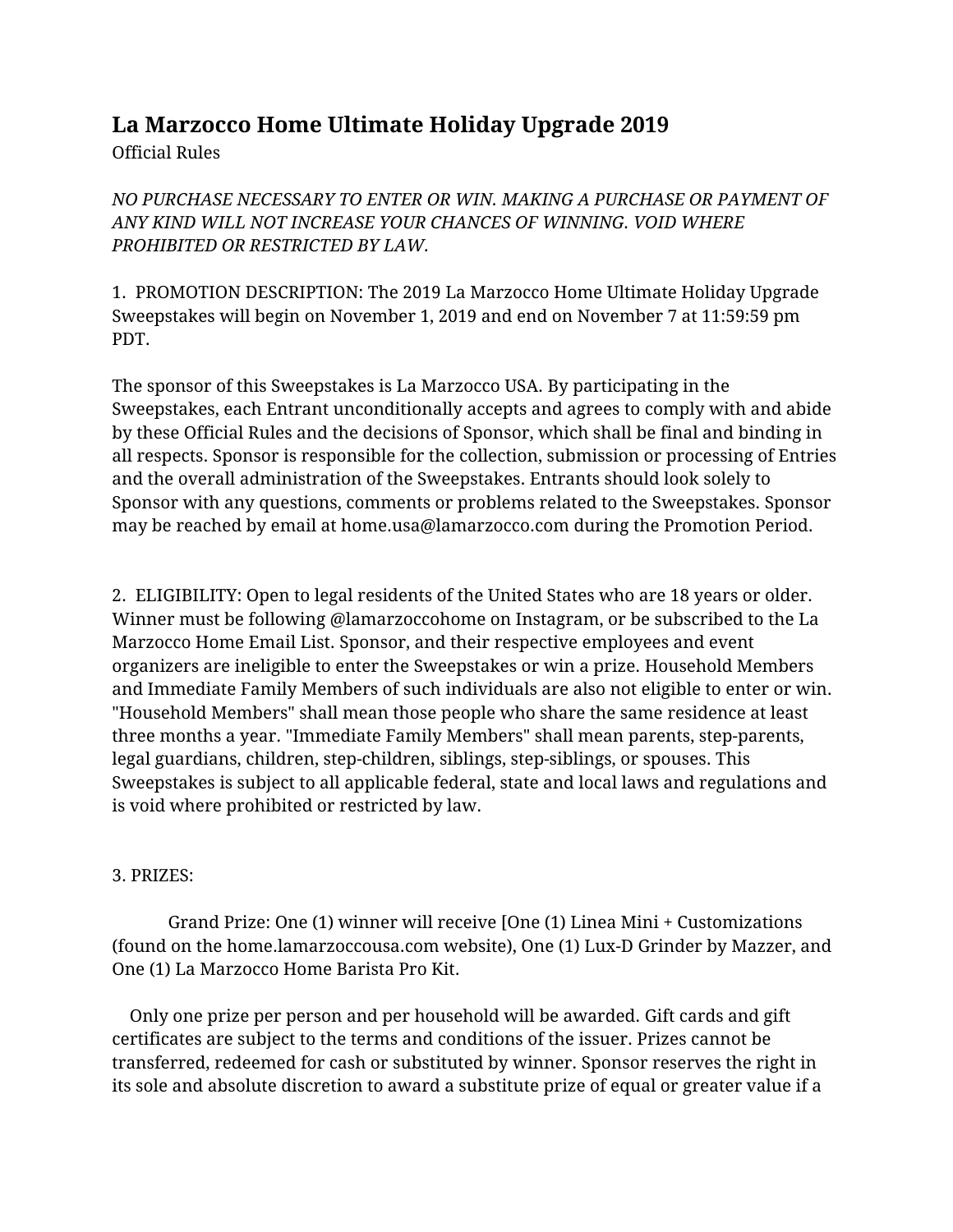prize described in these Official Rules is unavailable or cannot be awarded, in whole or in part, for any reason. The ARV of the prize represents Sponsor's good faith determination. That determination is final and binding and cannot be appealed. If the actual value of the prize turns out to be less than the stated ARV, the difference will not be awarded in cash. Sponsor makes no representation or warranty concerning the appearance, safety or performance of any prize awarded. Restrictions, conditions, and limitations may apply. Sponsor will not replace any lost or stolen prize items.

This Sweepstakes is open to legal residents of the United States and Prize will only be awarded and/or delivered to addresses within said locations. All federal, state and/or local taxes, fees, and surcharges are the sole responsibility of the prize winner. Failure to comply with the Official Rules will result in forfeiture of the prize.

4. HOW TO ENTER: Enter the Sweepstakes during the Promotion Period online by filling out an [entry](https://forms.gle/ANpD44NvmQCxhQsy7) form at this link. Mail-in entries will be accepted beginning November 1, 2019. Entries for the drawing must be received by November 8, 2019. Once submitted, entries become the sole property of the Sponsor and will not be acknowledged or returned. If a write-in entry form or card is drawn, but judges are unable to determine the winner because of illegible writing, that entry form or card will be disqualified. No copies, mechanical reproductions, or metered mail accepted. Proof of mailing does not constitute proof of delivery. The Sponsor is not responsible for lost, late, incomplete, misdirected, damaged, postage-due, or illegible entries or mail.

Automated or robotic Entries submitted by individuals or organizations will be disqualified. Any attempt by Entrant to obtain more than the stated number of Entries by using multiple/different email addresses, identities, registrations, logins or any other methods, including, but not limited to, commercial contest/sweepstakes subscription notification and/or entering services, will void Entrant's Entries and that Entrant may be disqualified. Final eligibility for the award of any prize is subject to eligibility verification as set forth below. All Entries must be posted by the end of the Promotion Period in order to participate. Sponsor's database clock will be the official timekeeper for this Sweepstakes.

5. WINNER SELECTION: The Winner of the Sweepstakes will be selected at random by the La Marzocco Home Team using a random number generator. The selection process will be conducted early in the morning on Saturday, November 9, 2019 after the Promotion Period by Sponsor or its designated representatives, whose decisions are final.

6. WINNER NOTIFICATION: Winner will be notified by email at the email address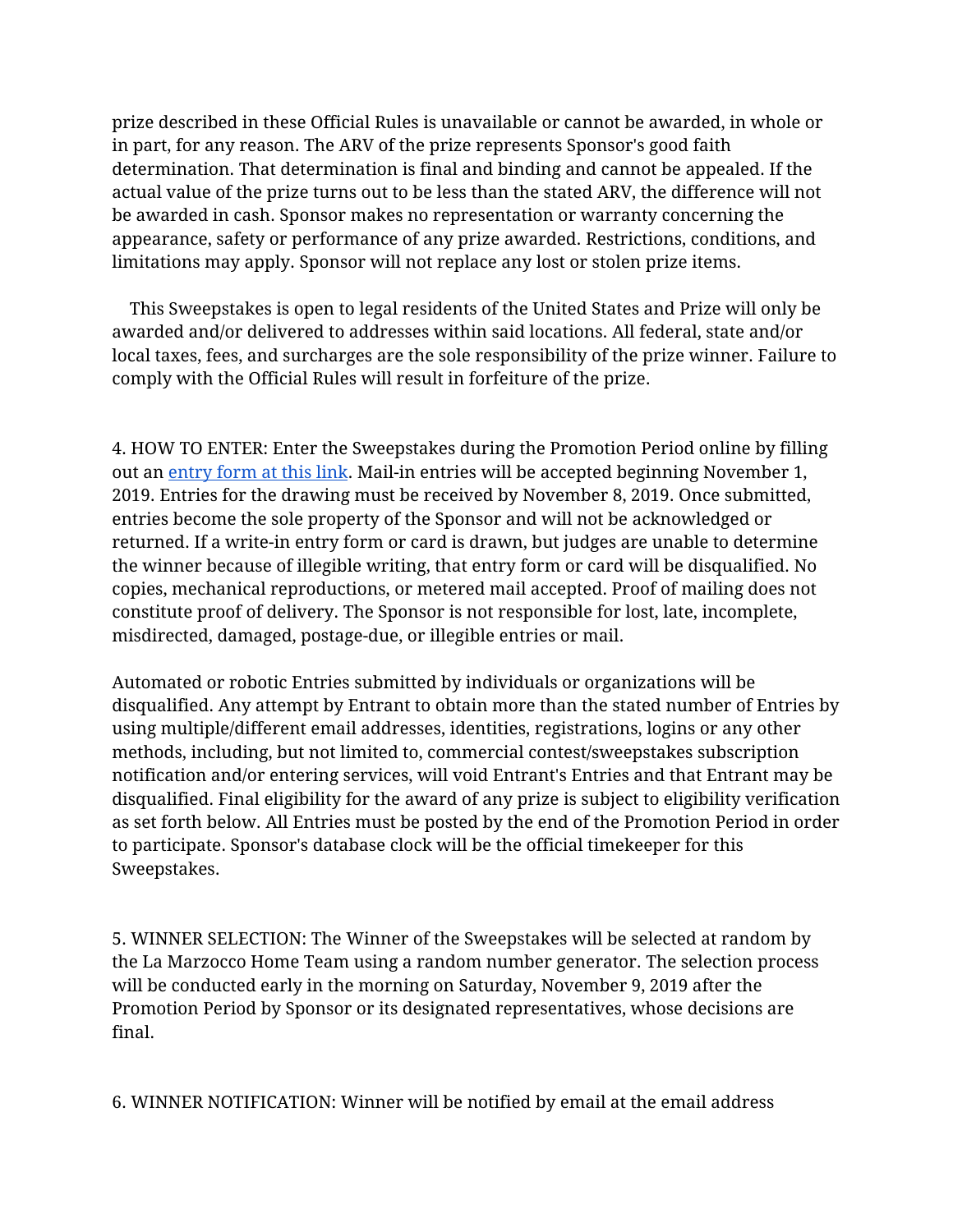provided in the Entry Information on November 9, 2019 after the selection process. Potential Winner must accept a prize by email as directed by Sponsor within three days of notification. Sponsor is not responsible for any delay or failure to receive notification for any reason, including inactive email account(s), technical difficulties associated therewith, or Winner's failure to adequately monitor any email account.

Any winner notification not responded to or returned as undeliverable may result in prize forfeiture. The potential prize winner may be required to sign and return an affidavit of eligibility and release of liability, and a Publicity Release (collectively \"the Prize Claim Documents\"). No substitution or transfer of a prize is permitted except by Sponsor.

7. PRIVACY: Any personal information supplied by you will be subject to the privacy policy of the Sponsor posted at https://home.lamarzoccousa.com/privacy-policy/. By entering the Sweepstakes, you grant Sponsor permission to share your email address and any other personally identifiable information with the other Sweepstakes Entities for the purpose of administration and prize fulfillment, including use in a publicly available Winners list.

8. LIMITATION OF LIABILITY: Sponsor assumes no responsibility or liability for (a) any incorrect or inaccurate entry information, or for any faulty or failed electronic data transmissions; (b) any unauthorized access to, or theft, destruction or alteration of entries at any point in the operation of this Sweepstakes; (c) any technical malfunction, failure, error, omission, interruption, deletion, defect, delay in operation or communications line failure, regardless of cause, with regard to any equipment, systems, networks, lines, satellites, servers, camera, computers or providers utilized in any aspect of the operation of the Sweepstakes; (d) inaccessibility or unavailability of any network or wireless service, the Internet or website or any combination thereof; (e) suspended or discontinued Internet, wireless or landline phone service; or (f) any injury or damage to participant's or to any other person's computer or mobile device which may be related to or resulting from any attempt to participate in the Sweepstakes or download of any materials in the Sweepstakes.

If, for any reason, the Sweepstakes is not capable of running as planned for reasons which may include without limitation, infection by computer virus, tampering, unauthorized intervention, fraud, technical failures, or any other causes which may corrupt or affect the administration, security, fairness, integrity or proper conduct of this Sweepstakes, the Sponsor reserves the right at its sole discretion to cancel, terminate, modify or suspend the Sweepstakes in whole or in part. In such event, Sponsor shall immediately suspend all drawings and prize awards, and Sponsor reserves the right to award any remaining prizes (up to the total ARV as set forth in these Official Rules) in a